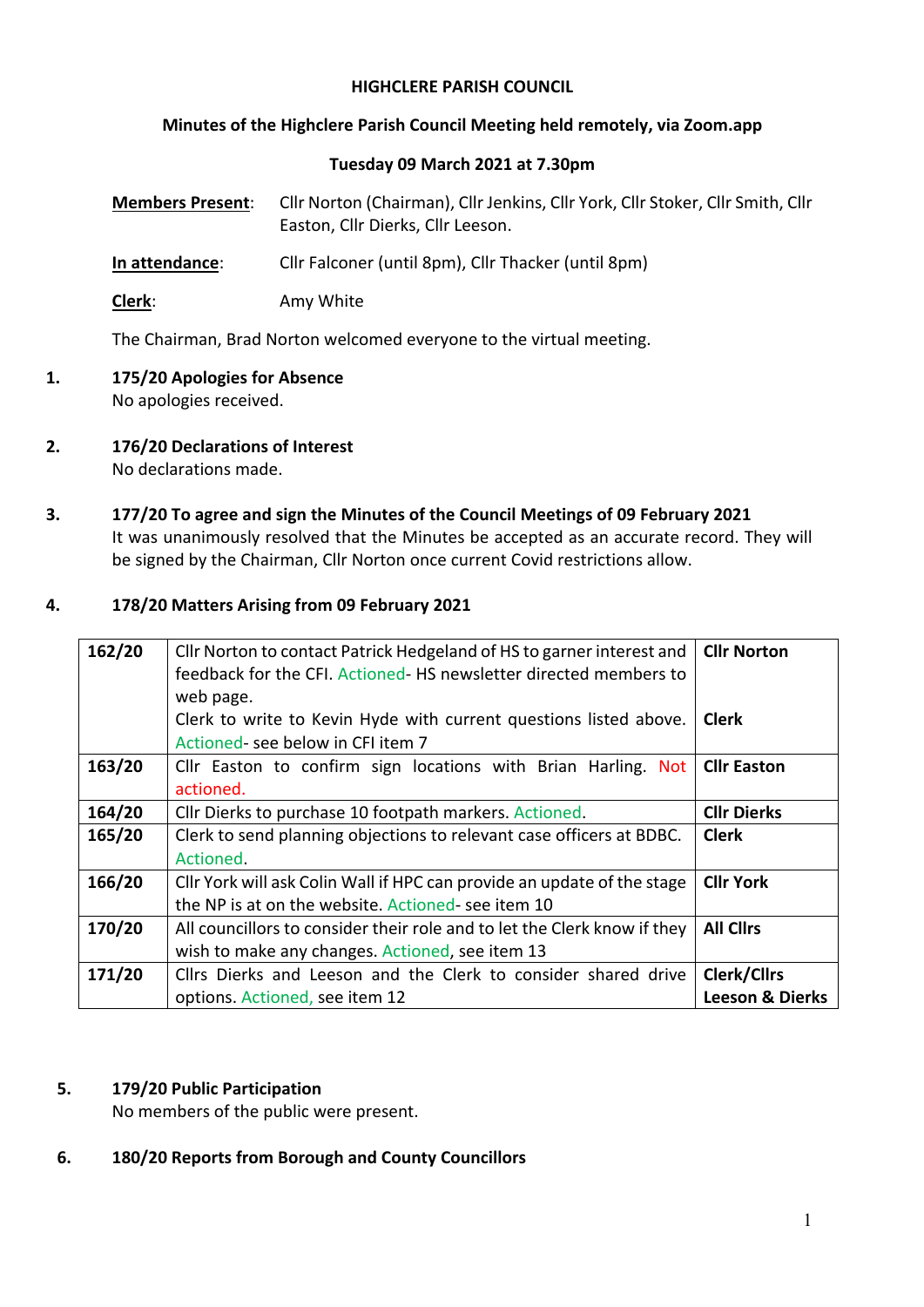**Cllr Thacker** reported that HCC has completed its budget setting for 21/22, Hampshire still has one of the lowest council taxes in the country.

Cllr Thacker has passed on the issue of the broken manhole cover on Foxs Lane to the HCC Highways engineer.

**Cllr Falconer** reported that the JPP planning application on the Andover Road will go to DCC Committee. BDBC has been allocated money to keep the HWRC facility on Newtown Road.

# **7. Roads and Transport 181/20: To decide whether to commit to first stage of Community Funded Initiative**

The clerk has received information back from Kevin Hyde answering the council's questions from the previous meeting (answers in blue):

a. Can we have two new village gateways, not one (or reusing our current one).

The drawings submitted to you (ending with 342) suggest 2 new gateways to be considered north east of Mount road – the final location will be agreed on site. I do believe that having the village gateway signing within close proximity to a speed limit change will have more affect than the speed limit and gateway being far away e.g. the hump bridge. I do not have the answers as to why they are of different size but generally all new installations will have identical gateways either side. For myself I think it is more aesthetically pleasing if village signing is attached to the gateway. For some villages this is not possible due to their name or the minimum available verge space. The 1500 mm size gateway will support this but the 960 mm version will require to be attached to posts. Although a less expensive gateway if you then consider the posts for the signing then it works out dearer than the 1500 mm one plus inevitably in time there will be a the need to replace these posts but as the gateway are plastic these are maintenance free apart from the occasional wash if under trees to returns the gateways back to the original colour (this is an exercise that happens during long term road works where road spray reduces the visibility of the cones so they are required to be washed to ensure maximum visibility is maintained).

b. Is it possible to not have the 40mph repeater at the humpback bridge, rather a "Welcome to Highclere" and perhaps a Community Speedwatch sign.

For the 40mph speed limit at this location to be enforceable it will be necessary to have 40mph repeater signs erected along the constraints of the speed limit. This will permit the police to consider speed investigations with a view to prosecuting motorists who travel above the prescribed speed limit. By removing this repeater totally there is every possibility that enforcement would not be able to proceed. Whilst the repeater sign can be removed I would like to make you aware that to retain the enforceability of the speed limit a post would have to be erected within close proximity of the gateway. Some time ago there was a government directive requesting every authority to look at ways in reducing the amount of street furniture along its highway network. Today in conforming with this directive the gateway would be used to mount the 40mph repeater, as opposed to adding an additional post within close proximity.to this location. I am happy to add another 40mph repeater on the gateway opposite when travelling away from the village. It will be possible to remove the "Welcome to Highclere" sign at this location for the reasons previously mentioned.

c. It is possible to get a 3,2,1 countdown signage to the 30mph?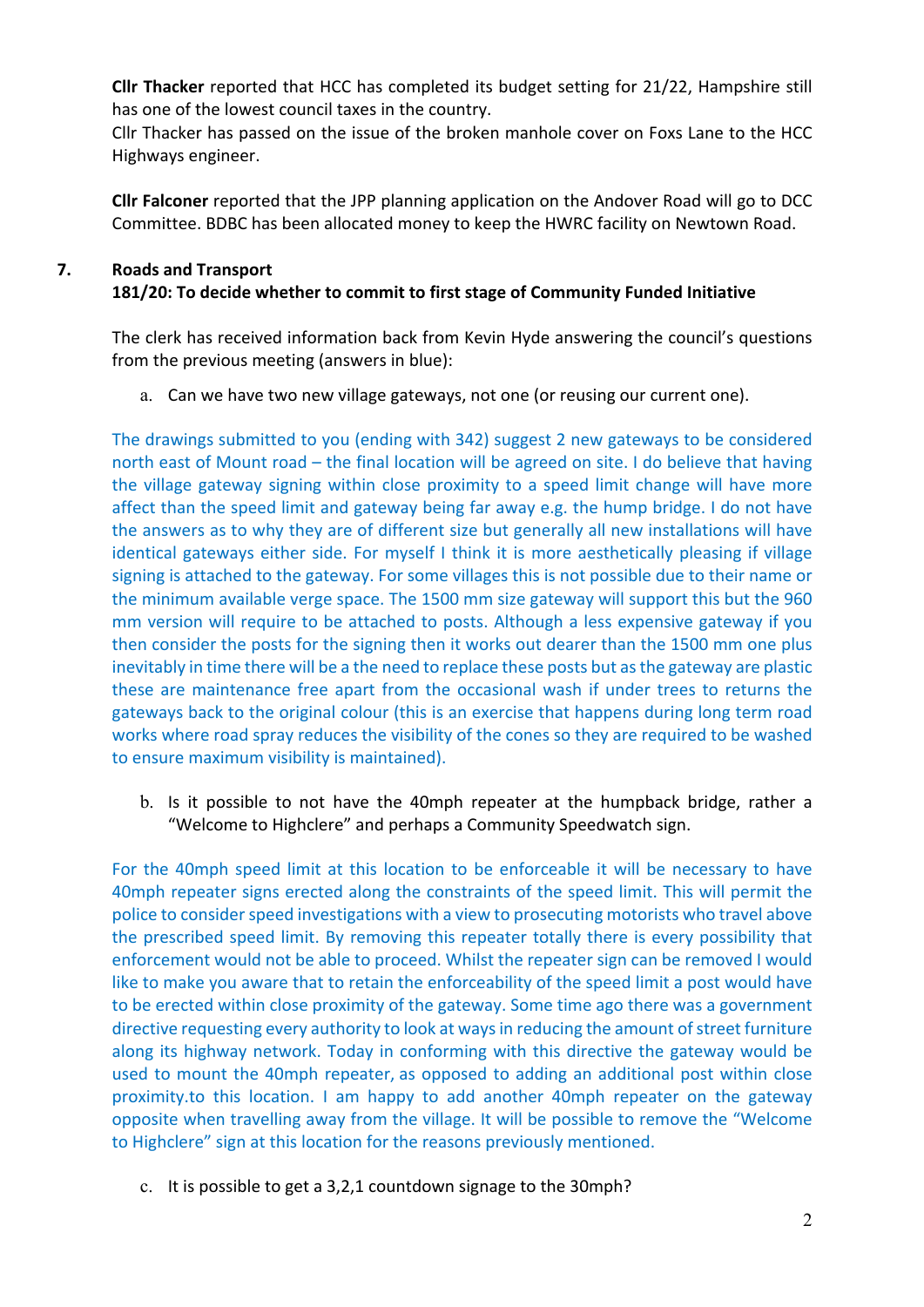Unfortunately our current signing regulations do not support the concept of using countdown signing for speed limits.

The two gateways proposed at locations 2 and 3 will have the desired effect as you are advising a motorist that:

- a. There is a change in speed limit
- b. The gateways with "Welcome to Highclere" act as an entry to the village

If the gateways are located too far away from the village then they could lose their desired affect (as previously mentioned).

I am happy with the locations for the gateways illustrated in plan view No 3. However the suggested location illustrated on plan view No 2 will have to be confirmed. When restrictions are lifted and site visits are resumed I will re visit site to verify that the proposed location for plan view 2 is suitable. I will be checking the available verge width and visibility when travelling towards the 30/40 speed limit terminal location (Mount Road).

With this final set of information, there were still some outstanding questions, in particular the gateway signage at the north end of the village. Cllr Jenkins agreed to lead this project through to the next stage of implementation. In addition, HPC is also satisfied that it has utilised a number of approaches to engage the public on the project (via Facebook, the website, Twitter and the Highclere Society newsletter) and the feedback received from members of the public were positive. Therefore:

#### **It was unanimously agreed to proceed with the project.**

It was agreed that HPC needs to be clear who was the contact for future maintenance. **Action: Clerk to arrange a zoom call with Cllr Jenkins and Kevin Hyde to resolve remaining queries and to move project forward.** 

## **182/20 Update on SID**

The SID continues to be working sporadically. Cllr Easton has created some graphs showing high speeds along Foxs Lane. **Move new SID proposals to April meeting.**

HPC has been unable to provide data requested by Highclere Society for a section of road in Highclere.

## **8. Environment**

## **183/20 Footpaths, stiles etc**

Cllr Dierks has bought some basic footpath arrows and the Clerk has placed a few on the path from Pantings Lane to Rookery Farm.

The Clerk has been contacted by a Highclere Parish resident asking about whether it would be possible to reinstall some of the old Rights of Way (RoW) which have fallen into disuse in and around Highclere and Burghclere.

Cllr Leeson is very keen to get involved and will work alongside Cllr Stoker to contact HCC and investigate the re-opening of these RoW.

**Action: Cllr Leeson to investigate feasibility of reopening of Rights of Way**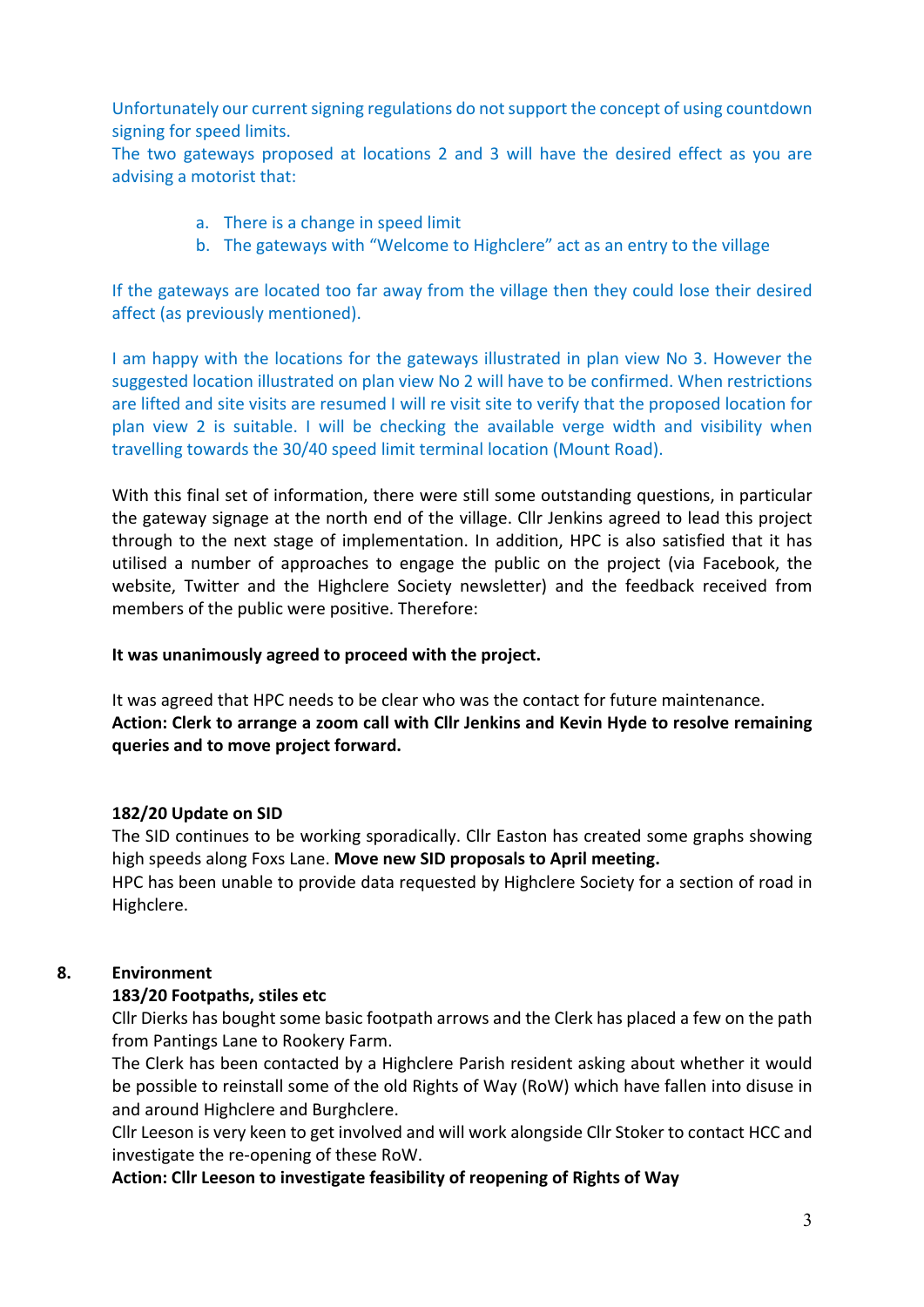## **9. 184/20 Recent Planning Applications:**

- 21/00618/OOBC 30 Spring Gardens Newbury RG20 0PR- **No comment**
- 21/00465/HSE at Hawkley Cottage Highclere Street Highclere RG20 9QB- **No comment**
- T/00040/21/TPO at 8 Penwood Heights Penwood Highclere- **No comment**
- 21/00341/FUL at Woodlea Deadmoor Lane Burghclere RG20 9DY- **No comment**
- 21/00575/HSE at Hylands Mount Road Highclere RG20 9QZ- **No comment**

## **10. 185/20 Neighbourhood Plan update**

Please see the update from Colin Wall at the end of the minutes.

Cllr York has sent to Colin Wall some ideas for adding a website update for HPC's site as it was felt there should be some more engagement and updates to the community. **Action: Clerk to ask Colin Wall for updates on NP for website**

## **11. 186/20 Broadband update**

Cllr Norton has received an outline cost from Openreach. What is unclear is whether the upcoming new voucher scheme in April (HPC is covered within this new scheme) will cover the costs per household. Cllr Norton has asked Openreach whether he can apply for all of the vouchers as a single point of contact, rather than individual households having to do it. More questions were raised regarding the feasibility of the installation and real costs.

**Action: Cllr Norton to clarify the voucher scheme with the contact at Openreach.**

#### **187/20 website update**

The Broadband discussion led to the Council discussing whether to upgrade the current free website. Positives include increased functionality with a paid-for website. Costs need to be considered; it was thought approx. £2k per year would provide all HPC needed for functionality.

**Action: Cllrs Dierks and Leeson to investigate website upgrade for the next meeting.** 

## **12. 188/20 Shared drive for councillors update**

The Clerk has moved all HPC documents over from OneDrive to Dropbox.

#### **13. Financial Matters**

#### **189/20 Accounts for Payment, March:**

The Clerk presented the following items for payment via email to all councillors.

| <b>Date</b> |                        |                            |          |             |         | Payment       |
|-------------|------------------------|----------------------------|----------|-------------|---------|---------------|
| incurred    | <b>Expenditure</b>     | <b>Purpose</b>             | £ Ex VAT | <b>£VAT</b> | £ Total | <b>Method</b> |
|             |                        | SID movement from Dec      |          |             |         |               |
| 06/03/2021  | <b>Premier Grounds</b> | 20-Mar 21                  | 210.00   | 42.00       | 252.00  | online        |
| 09/03/2021  | <b>HMRC PAYE</b>       | Clerk Tax & NI             |          |             | 254.88  | online        |
| 23/12/2020  | Cllr Expenses          | Cllr Dierks footpath signs | 25.10    | 5.02        | 30.12   | online        |
| 27/01/2020  | Litter Warden Salary   | March Salary               |          |             | 432.64  | online        |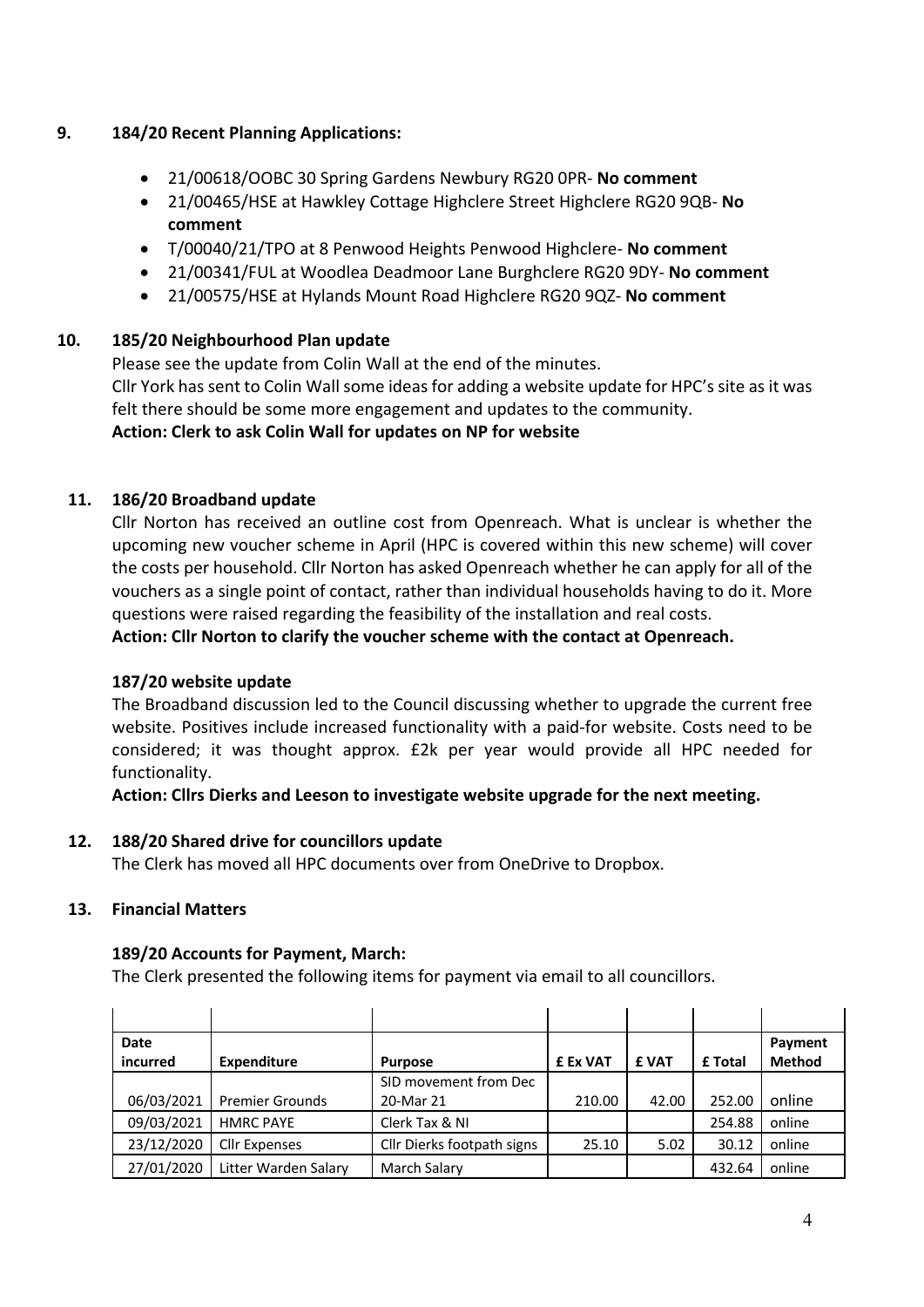|            | Litter Warden    | Travel expenses for                                 |       |       |        |        |
|------------|------------------|-----------------------------------------------------|-------|-------|--------|--------|
| 11/01/2020 | Expenses         | February                                            | 13.95 |       | 13.95  | online |
| 27/01/2020 | Clerk's Salary   | <b>March Salary</b>                                 |       |       | 763.60 | online |
|            |                  | ionos mail storage (Jan)<br>and Zoom.Pro (Feb), ICO |       |       |        |        |
| 11/01/2020 | Clerk's Expenses | re-registration                                     | 56.99 | 3.40  | 60.39  | online |
|            |                  |                                                     |       | - - - |        |        |

**Total 1555.58**

**Bank Balance as at 09/03/2021: Community Account: £2422.84 Business Account: £47242.71**

**190/20** The Clerk presented the 2021/22 budget for approval. **The council unanimously agreed to accept the** budget. This is shown as a separate document on the minutes page.

## **14. 191/20 Councillor Roles and Responsibilities**

Councillors discussed their roles, and the following is the agreed responsibility list:

**Footpath projects**: Cllrs Lesson, Stoker **Website**: Cllrs Dierks, Leeson, Smith **Environment**: Cllr Dierks, Cllr Jenkins **Planning**: Cllr Jenkins, Cllr Stoker, Cllr York **Roads**: SID, speedwatch- Cllr Easton, Cllr Smith **Finance**: Cllrs Norton, Stoker, Jenkins, York

All councillor responsibilities will be updated on the website.

#### **15. 192/20 Correspondence/ Clerk update**

The clerk reported no other correspondence other than the contact from a Highclere Parishioner regarding footpaths.

#### **16. 193/20 Items to carry forward to next meeting**

- CFI
- Openreach Broadband
- SID upgrade proposals
- Parish Assembly date

The meeting finished at 10pm.

#### **17. 194/20 Date of the next Council Meeting:** 13 April 2021

Signed **Signed Signed Container Position Container Position Container Position Container Position**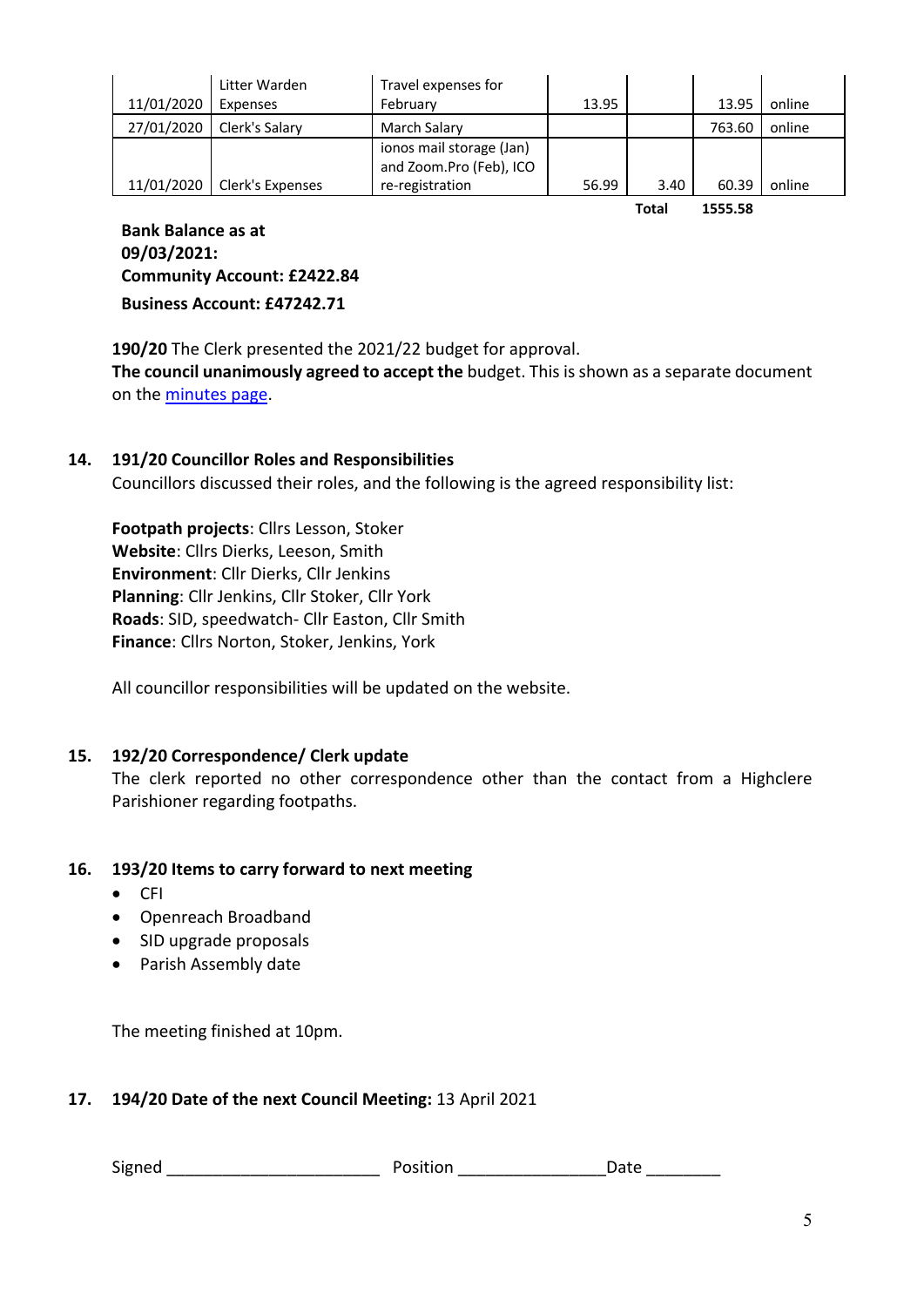## **Actions from March Meeting**

| 163/20 | Cllr Easton to confirm sign locations with Brian Harling.             | <b>Cllr Easton</b>   |
|--------|-----------------------------------------------------------------------|----------------------|
| 181/20 | Clerk to arrange a zoom call with Cllr Jenkins and Kevin Hyde to move | Clerk/Cllr           |
|        | project forward.                                                      | <b>Jenkins</b>       |
| 183/20 | Cllr Leeson to investigate feasibility of reopening of Rights of Way  | <b>Cllr Leeson</b>   |
| 185/20 | Clerk to ask Colin Wall for updates on NP for website                 | <b>Clerk</b>         |
| 186/20 | Cllr Norton to clarify the voucher scheme with the contact at         | <b>Cllr Norton</b>   |
|        | Openreach.                                                            |                      |
|        |                                                                       |                      |
| 187/20 | Cllrs Dierks and Leeson to investigate website upgrade for the next   | <b>Cllrs Dierks,</b> |
|        | meeting.                                                              | Leeson               |

## **Update from Colin Wall, Neighbourhood Plan, March 2021**

# Highclere Neighbourhood Plan - Progress update - March 9<sup>th</sup> 2021

Since our last report in February we have received the draft of the Housing Needs Analysis from AECOM, reviewed its contents and sent our views back to AECOM along with factual corrections. As of March  $4<sup>th</sup>$  we have also now received and agreed their revisions and expect the final version in due course, when it can be added to other documentation on the PC website.

Five issues arose from the Report and were discussed with the Wider Group on February  $25^{th}$  :

- Housing Requirement Quantity it was agreed that any imposition of a requirement on Highclere was likely to be 10 or 20 (over the plan period) even if an SPB was imposed by B&D (see below). It was implicit that although there was a definite possibility of a zero requirement, the Plan should contain strong directive policies to influence location and mix.
- Affordable Housing discussion centred on whether AH was viable in Highclere, and how it might be brought forward. This section of the HNA was less useful because it's assumptions about the demographics of affordability, the data used as the calculation basis and relevance to Highclere. A cross-Parish or cross-NP initiative could have legs but a definitive AH policy in the NP was not only untenable, but the requisite, probably lengthy negotiation with others at very different stages of NP development would have a damaging effect on our own progress.
- Type, Size and Mix this section of the HNA came in for the most criticism from the Group who agreed that it was neither realistic nor useful. The NP needs policies encouraging a greater proportion of smaller (2-3 bed) properties regardless of development size. Policies should lean fairly heavily against any preponderance of fourand more-bedroomed properties, but we would need advice on exactly how they would best be framed.